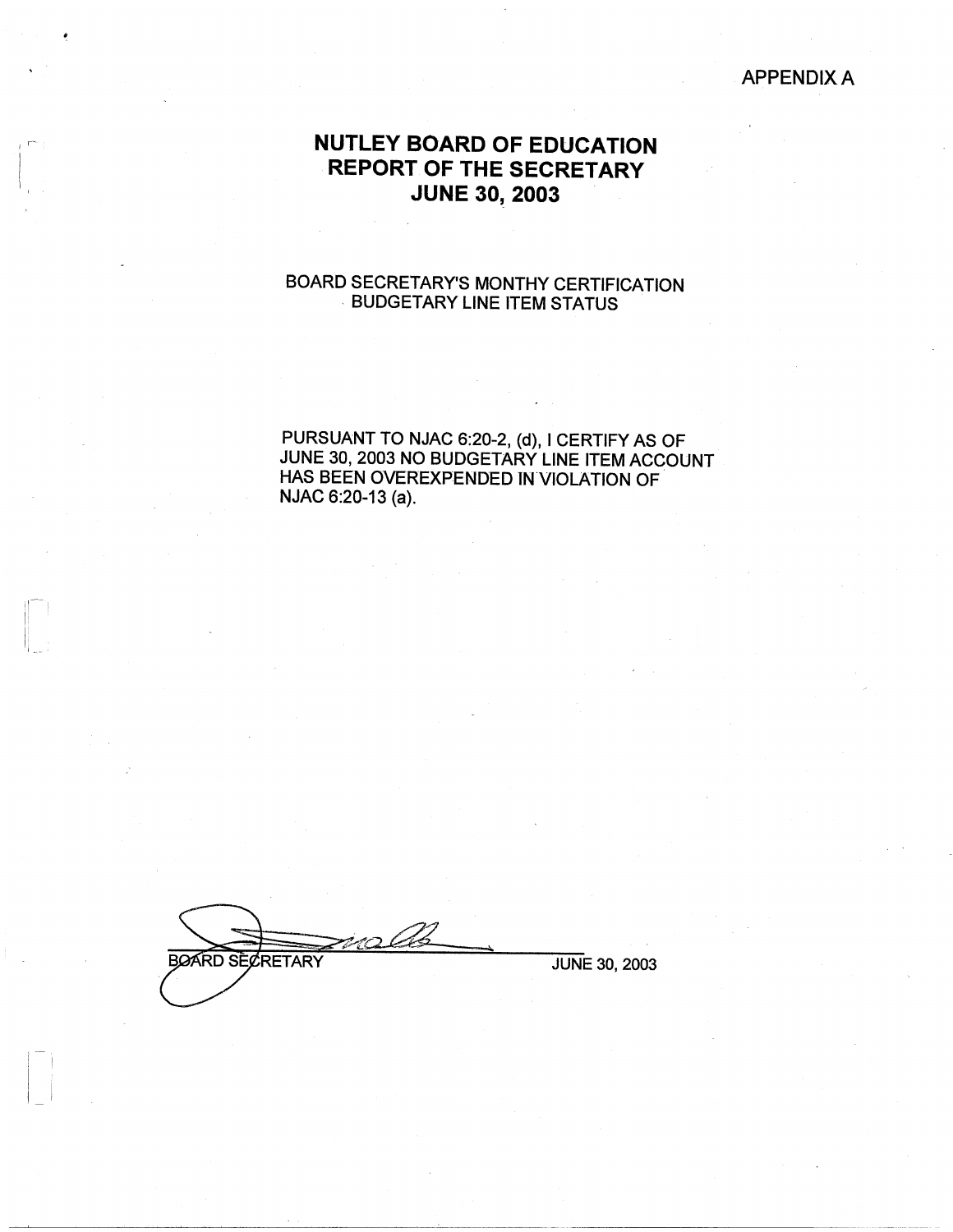| <b>Starting date</b>                                  | 7/1/02<br><b>Ending date</b><br>6/30/03     | <b>Fund: 10</b>                    |                  |
|-------------------------------------------------------|---------------------------------------------|------------------------------------|------------------|
| Assets:                                               |                                             | <b>Assets and Resources</b>        |                  |
|                                                       |                                             |                                    |                  |
| 101<br>Cash in bank                                   |                                             |                                    | \$579,706.20     |
| $102 - 106$<br>Cash Equivalents<br>111<br>Investments |                                             |                                    | \$0.00<br>\$0.00 |
| 116                                                   | <b>Capital Reserve Account</b>              |                                    | \$0.00           |
|                                                       |                                             |                                    |                  |
| 121                                                   | Tax levy Receivable                         |                                    | \$2,547.80       |
| Accounts Receivable:                                  |                                             |                                    |                  |
| 132<br>Interfund                                      |                                             | \$0.00                             |                  |
| 141                                                   | Intergovernmental - State                   | \$285,939.85                       |                  |
| 142                                                   | Intergovernmental - Federal                 | \$0.00                             |                  |
| 143                                                   | Intergovernmental - Other                   | \$4,831.70                         |                  |
| 153, 154                                              | Other (net of estimated uncollectable of \$ | \$8,817.97                         | \$299,589.52     |
|                                                       |                                             |                                    |                  |
| Loans Receivable:                                     |                                             |                                    |                  |
| 131<br>Interfund                                      |                                             | \$0.00                             |                  |
| 151, 152                                              | Other (Net of estimated uncollectable of \$ | \$0.00                             | \$0.00           |
| <b>Other Current Assets</b>                           |                                             |                                    | \$0.00           |
| <b>Resources:</b>                                     |                                             |                                    |                  |
| 301                                                   | <b>Estimated revenues</b>                   | \$38,670,022.00                    |                  |
| 302                                                   | Less revenues                               | (\$38,589,018.67)                  | \$81,003.33      |
|                                                       | <b>Total assets and resources</b>           |                                    | \$962,846.85     |
|                                                       |                                             | <b>Liabilities and fund equity</b> |                  |
| Liabilities:                                          |                                             |                                    |                  |
|                                                       |                                             |                                    |                  |
|                                                       |                                             |                                    |                  |
| 411                                                   | Intergovernmental accounts payable - state  |                                    | \$0.00           |
| 421<br>Accounts payable                               |                                             |                                    | (\$2.76)         |
| 431<br>Contracts payable                              |                                             |                                    | \$0.00           |
| 451<br>Loans payable                                  |                                             |                                    | \$0.00           |
| 481<br>Deferred revenues                              |                                             |                                    | \$0.00           |
|                                                       | Other current liabilites                    |                                    | \$0.00           |
|                                                       | <b>Total liabilities</b>                    |                                    | (\$2.76)         |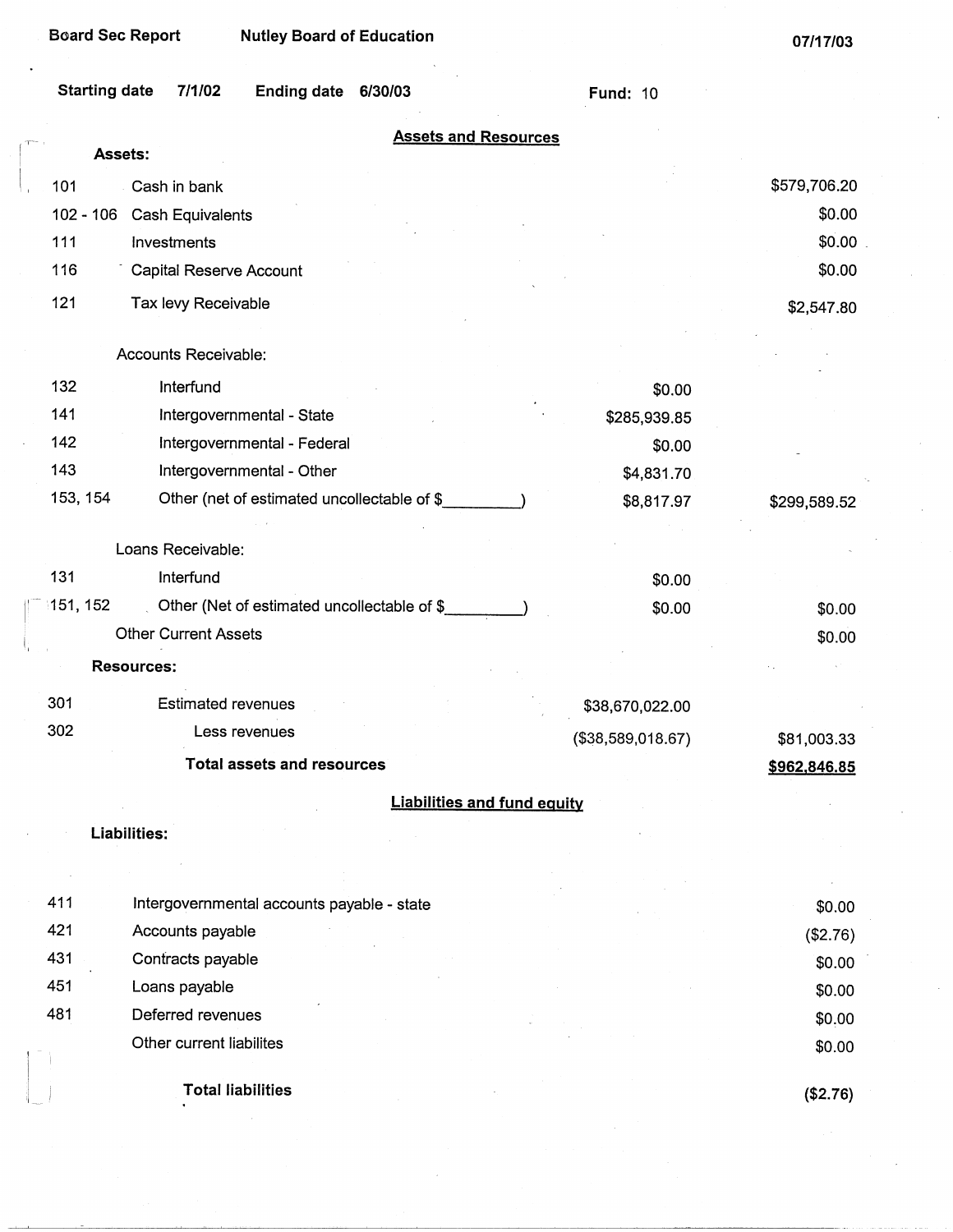**07/17/03** 

1-

| <b>Starting date</b> | 7/1/02 | <b>Ending date</b> | 6/30/03 |
|----------------------|--------|--------------------|---------|
|----------------------|--------|--------------------|---------|

**Fund: 10** 

| Fund Balance: |  |
|---------------|--|
|---------------|--|

| Appropriated: |                 |                                  |                                                |                   |                |              |
|---------------|-----------------|----------------------------------|------------------------------------------------|-------------------|----------------|--------------|
| 753,754       |                 | Reserve for encumbrances         |                                                |                   | \$260,480.29   |              |
| 761           |                 | Capital reserve account - July   |                                                |                   | \$1,000.00     |              |
| 604           |                 | Add: Increase in capital reserve |                                                |                   | \$0.00         |              |
| 307           |                 |                                  | Less: Budgeted withdrawal from capital reserve |                   | \$0.00         | \$1,000.00   |
| 762           |                 | Adult education programs         |                                                |                   | \$0.00         |              |
| 751,752,76x   |                 | Other reserves                   |                                                |                   | \$0.00         |              |
| 601           |                 | Appropriations                   |                                                | \$39,714,237.83   |                |              |
| 602           |                 | Less: Expenditures               | (\$39,710,253.50)                              |                   |                |              |
|               |                 | Encumbrances                     | (\$260,480.29)                                 | (\$39,970,733.79) | (\$256,495.96) |              |
|               |                 | Total appropriated               |                                                |                   | \$4,984.33     |              |
|               | Unappropriated: |                                  |                                                |                   |                |              |
| 770           |                 | Fund balance, July 1             |                                                |                   | \$1,874,865.28 |              |
| 303           |                 | <b>Budgeted fund balance</b>     |                                                |                   | (\$917,000.00) |              |
|               |                 | <b>Total fund balance</b>        |                                                |                   |                | \$962,849.61 |
|               |                 | Total liabilites and fund equity |                                                |                   |                | \$962,846.85 |
|               |                 |                                  |                                                |                   |                |              |

## **Recapitulation of Budgeted Fund Balance:**

|                                    | <b>Budgeted</b>   | <b>Actual</b>     | Variance       |
|------------------------------------|-------------------|-------------------|----------------|
| Appropriations                     | \$39,714,237.83   | \$39,970,733.79   | (\$256,495.96) |
| Revenues                           | (\$38,670,022.00) | (\$38,589,018.67) | (\$81,003.33)  |
| Subtotal                           | \$1,044,215.83    | \$1,381,715.12    | (\$337,499.29) |
| Change in capital reserve account: |                   |                   |                |
| Plus - Increase in reserve         | \$0.00            | (\$1,000.00)      | \$1,000.00     |
| Less - Withdrawal from reserve     | \$0.00            |                   | \$0.00         |
| Subtotal                           | \$1,044,215.83    | \$1,380,715.12    | (\$336,499.29) |
| Less: Adjustment for prior year    | (\$127,215.83)    | (\$127, 215.83)   |                |
| <b>Budgeted fund balance</b>       | \$917,000.00      | \$1,253,499.29    | (\$336,499.29) |

 $7/21/03$ Prepared and submitted by : **Board Secretary** / *D*ate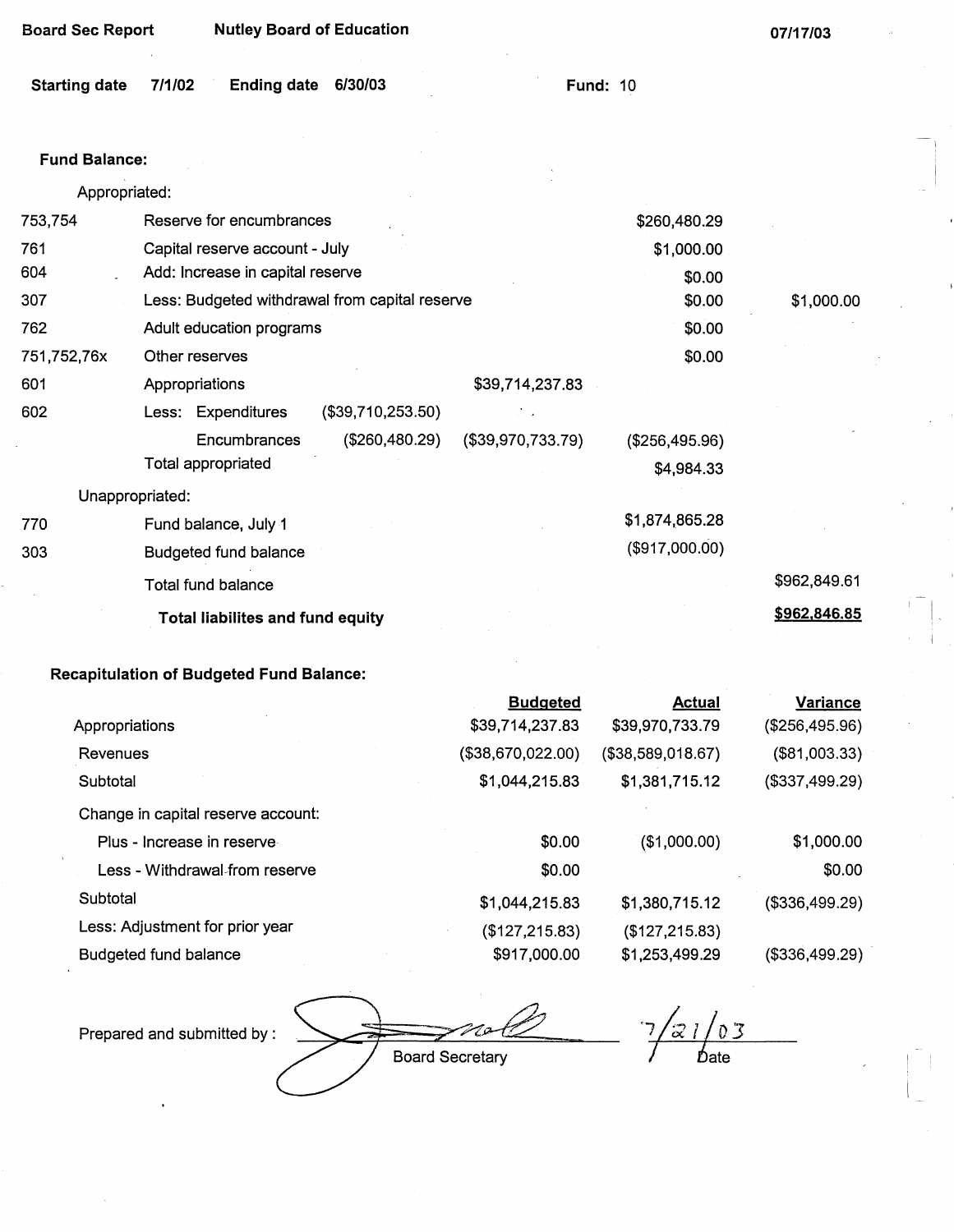$\int_0^{\pi}$ 

**07/17/03** 

| <b>Starting date</b><br>7/1/02<br><b>Ending date</b><br>6/30/03 | <b>Fund: 20</b>  |                     |
|-----------------------------------------------------------------|------------------|---------------------|
| <b>Assets and Resources</b><br>Assets:                          |                  |                     |
| 101                                                             |                  |                     |
| Cash in bank<br>$102 - 106$                                     |                  | \$515,629.77        |
| <b>Cash Equivalents</b><br>111<br>Investments                   |                  | \$0.00<br>\$0.00    |
| 116                                                             |                  | \$0.00              |
| Capital Reserve Account                                         |                  |                     |
| 121<br>Tax levy Receivable                                      |                  | \$0.00              |
| Accounts Receivable:                                            |                  |                     |
| 132<br>Interfund                                                | \$0.00           |                     |
| 141<br>Intergovernmental - State                                | \$694.17         |                     |
| 142<br>Intergovernmental - Federal                              | \$440.96         |                     |
| 143<br>Intergovernmental - Other                                | \$1,099.72       |                     |
| 153, 154<br>Other (net of estimated uncollectable of \$         | \$0.00           | \$2,234.85          |
| Loans Receivable:                                               |                  |                     |
| 131<br>Interfund                                                | \$0.00           |                     |
| 151, 152<br>Other (Net of estimated uncollectable of \$         | \$0.00           | \$0.00              |
| <b>Other Current Assets</b>                                     |                  | \$0.00              |
| <b>Resources:</b>                                               |                  |                     |
| 301<br><b>Estimated revenues</b>                                | \$1,422,184.00   |                     |
| 302<br>Less revenues                                            | (\$1,413,083.85) | \$9,100.15          |
| <b>Total assets and resources</b>                               |                  | <u>\$526,964.77</u> |
| <b>Liabilities and fund equity</b>                              |                  |                     |
| <b>Liabilities:</b>                                             |                  |                     |
|                                                                 |                  |                     |
| 411<br>Intergovernmental accounts payable - state               |                  | \$9,698.21          |
| 421<br>Accounts payable                                         |                  | \$0.00              |
| 431<br>Contracts payable                                        |                  | \$0.00              |
| 451<br>Loans payable                                            |                  | \$0.00              |
| 481<br>Deferred revenues                                        |                  | \$77,369.49         |
| Other current liabilites                                        |                  | \$0.00              |
| <b>Total liabilities</b>                                        |                  | \$87,067.70         |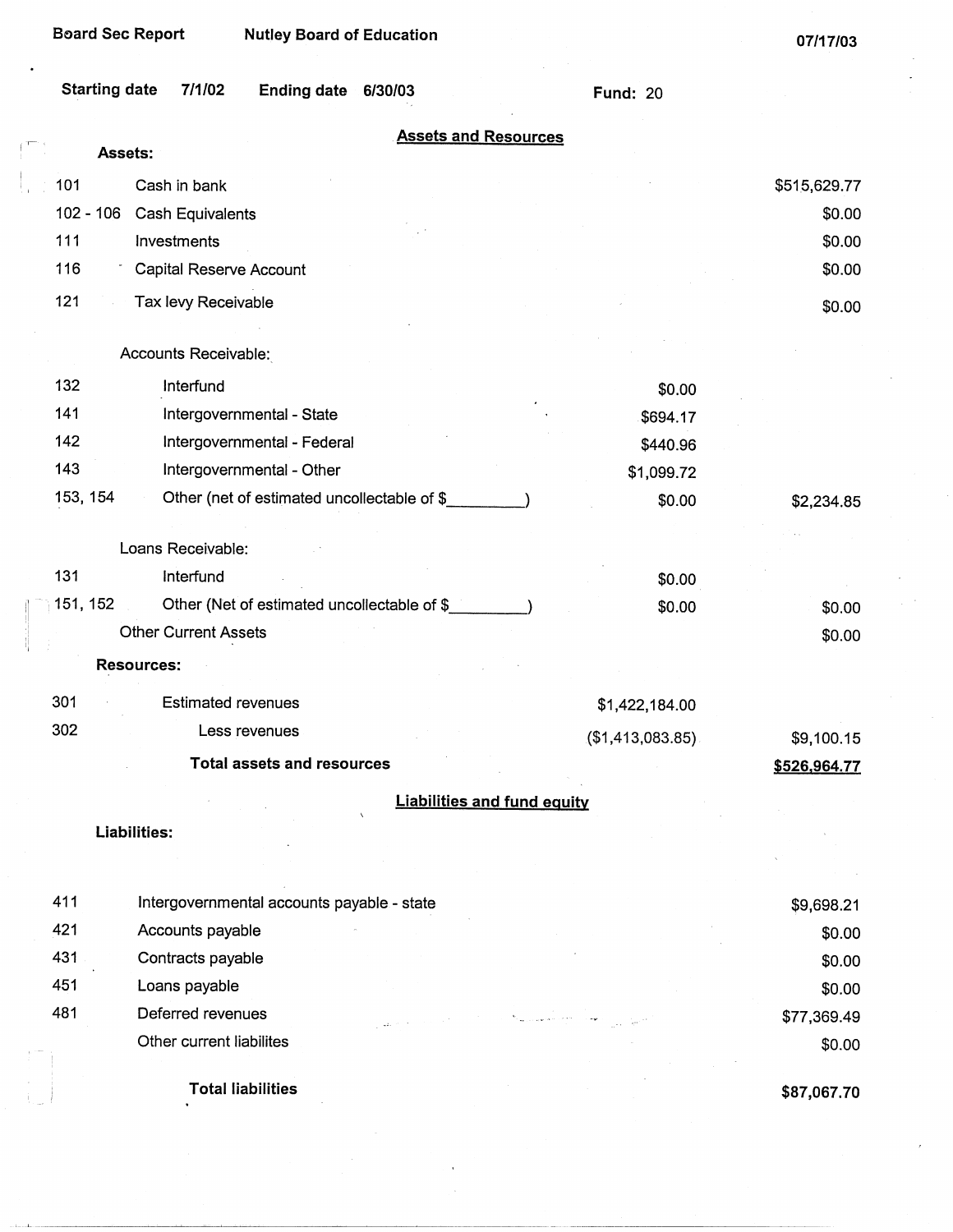| <b>Board Sec Report</b> | <b>Nutley Board of Education</b>               |                |                 |               | 07/17/03     |
|-------------------------|------------------------------------------------|----------------|-----------------|---------------|--------------|
| <b>Starting date</b>    | 7/1/02<br><b>Ending date</b>                   | 6/30/03        | <b>Fund: 20</b> |               |              |
|                         |                                                |                |                 |               |              |
| <b>Fund Balance:</b>    |                                                |                |                 |               |              |
| Appropriated:           |                                                |                |                 |               |              |
| 753,754                 | Reserve for encumbrances                       |                |                 | \$11,202.20   |              |
| 761                     | Capital reserve account - July                 |                |                 | \$0.00        |              |
| 604                     | Add: Increase in capital reserve               |                |                 | \$0.00        |              |
| 307                     | Less: Budgeted withdrawal from capital reserve |                |                 | \$0.00        | \$0.00       |
| 762                     | Adult education programs                       |                |                 | \$0.00        |              |
| 751,752,76x             | Other reserves                                 |                |                 | \$0.00        |              |
| 601                     | Appropriations                                 |                | \$1,499,297.34  |               |              |
| 602                     | Less: Expenditures                             | (\$982,286.93) |                 |               |              |
|                         | Encumbrances                                   | (\$11,202.20)  | (\$993,489.13)  | \$505,808.21  |              |
|                         | Total appropriated                             |                |                 | \$517,010.41  |              |
| Unappropriated:         |                                                |                |                 |               |              |
| 770                     | Fund balance, July 1                           |                |                 | \$0.00        |              |
| 303                     | <b>Budgeted fund balance</b>                   |                |                 | (\$77,113.34) |              |
|                         | <b>Total fund balance</b>                      |                |                 |               | \$439,897.07 |
|                         | <b>Total liabilites and fund equity</b>        |                |                 |               | \$526,964.77 |

## **Recapitulation of Budgeted Fund Balance:**

|                                    | <b>Budgeted</b>  | <b>Actual</b>    | <b>Variance</b> |
|------------------------------------|------------------|------------------|-----------------|
| Appropriations                     | \$1,499,297.34   | \$993,489.13     | \$505,808.21    |
| Revenues                           | (\$1,422,184.00) | (\$1,413,083.85) | (\$9,100.15)    |
| Subtotal                           | \$77,113.34      | (\$419,594.72)   | \$496,708.06    |
| Change in capital reserve account: |                  |                  |                 |
| Plus - Increase in reserve         | \$0.00           | \$0.00           | \$0.00          |
| Less - Withdrawal from reserve     | \$0.00           |                  | \$0.00          |
| Subtotal                           | \$77,113.34      | (\$419,594.72)   | \$496,708.06    |
| Less: Adjustment for prior year    | (\$0.00)         | (\$0.00)         |                 |
| Budgeted fund balance              | \$77,113.34      | (\$419,594.72)   | \$496,708.06    |

Prepared and submitted by:

**Board Secretary** 

 $\frac{21/03}{2}$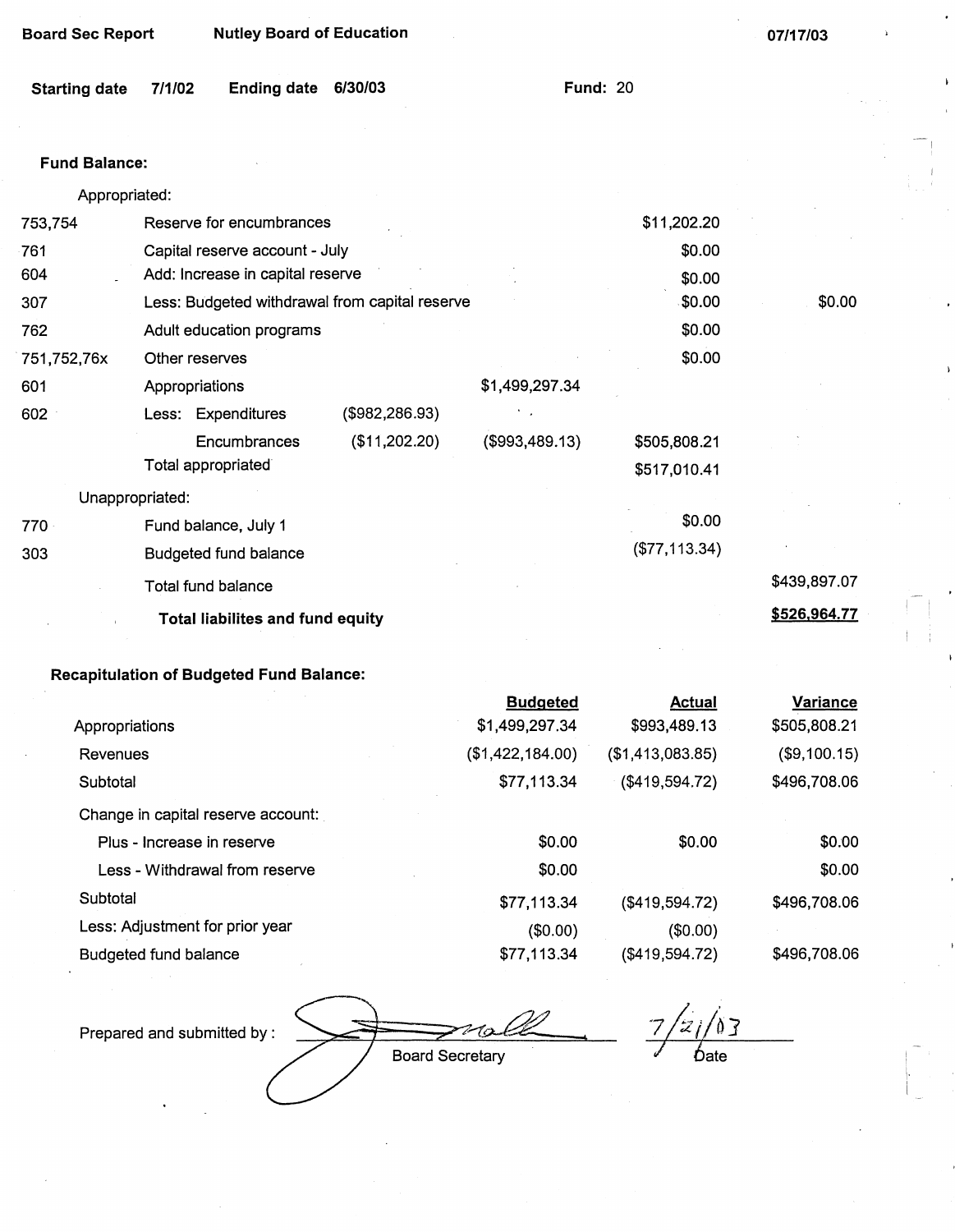| <b>Board Sec Report</b>                           | <b>Nutley Board of Education</b>            |                 | 07/17/03 |
|---------------------------------------------------|---------------------------------------------|-----------------|----------|
| <b>Starting date</b><br>7/1/02                    | Ending date 6/30/03                         | <b>Fund: 40</b> |          |
| Assets:                                           | <b>Assets and Resources</b>                 |                 |          |
| 101<br>Cash in bank                               |                                             |                 | \$0.38   |
| 102 - 106<br><b>Cash Equivalents</b>              |                                             |                 | \$0.00   |
| 111<br>· Investments                              |                                             |                 | \$0.00   |
| 116<br><b>Capital Reserve Account</b>             |                                             |                 | \$0.00   |
| 121<br>Tax levy Receivable                        |                                             |                 |          |
|                                                   |                                             |                 | \$0.00   |
| Accounts Receivable:                              |                                             |                 |          |
| 132<br>Interfund                                  |                                             | \$0.00          |          |
| 141<br>Intergovernmental - State                  |                                             | \$0.00          |          |
| 142<br>Intergovernmental - Federal                |                                             | \$0.00          |          |
| 143<br>Intergovernmental - Other                  |                                             | \$0.00          |          |
| 153, 154                                          | Other (net of estimated uncollectable of \$ | \$0.00          | \$0.00   |
|                                                   |                                             |                 |          |
| Loans Receivable:                                 |                                             |                 |          |
| 131<br>Interfund                                  |                                             | \$0.00          |          |
| 151, 152                                          | Other (Net of estimated uncollectable of \$ | \$0.00          | \$0.00   |
| <b>Other Current Assets</b>                       |                                             |                 | \$0.00   |
| <b>Resources:</b>                                 |                                             |                 |          |
| 301<br><b>Estimated revenues</b>                  |                                             | \$153,341.00    |          |
| 302<br>Less revenues                              |                                             | (\$153,341.00)  | \$0.00   |
| <b>Total assets and resources</b>                 |                                             |                 | \$0.38   |
|                                                   | <b>Liabilities and fund equity</b>          |                 |          |
| Liabilities:                                      |                                             |                 |          |
|                                                   |                                             |                 |          |
|                                                   |                                             |                 |          |
| 411<br>Intergovernmental accounts payable - state |                                             |                 | \$0.00   |
| 421<br>Accounts payable                           |                                             |                 | \$0.00   |
| 431<br>Contracts payable                          |                                             |                 | \$0.00   |
| 451<br>Loans payable                              |                                             |                 | \$0.00   |
| 481<br>Deferred revenues                          |                                             |                 | \$0.00   |
| Other current liabilites                          |                                             |                 | \$0.00   |

I' I

J)

**Total liabilities** 

**\$0.00**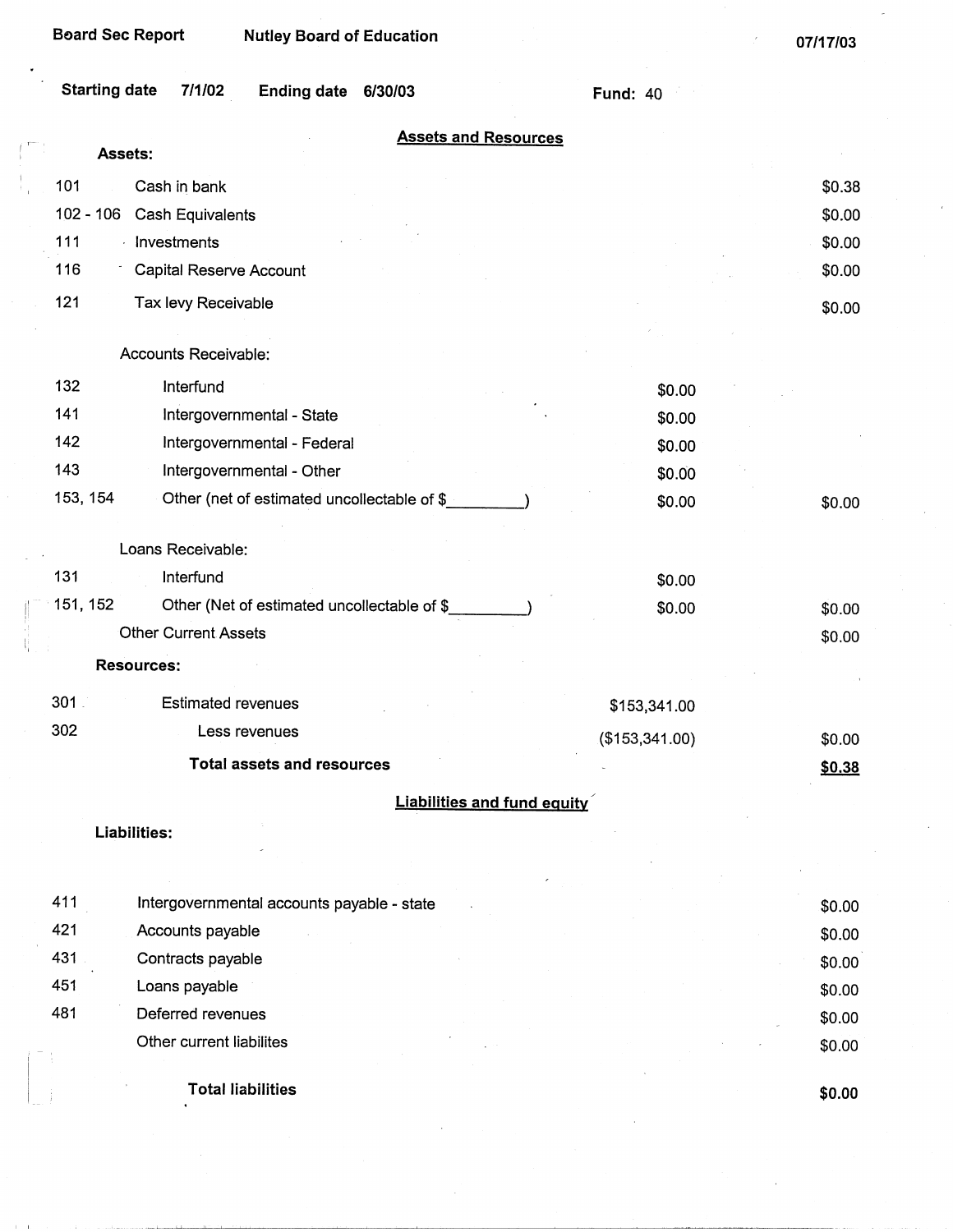**07/17/03** 

| <b>Starting date</b> | 7/1/02 | Ending date 6/30/03 |  |  |
|----------------------|--------|---------------------|--|--|
|----------------------|--------|---------------------|--|--|

**Fund:** 40

#### **Fund Balance:**

| Appropriated:   |                                                          |                |                |          |        |
|-----------------|----------------------------------------------------------|----------------|----------------|----------|--------|
| 753,754         | Reserve for encumbrances                                 |                |                | \$0.00   |        |
| 761             | Capital reserve account - July                           |                |                | \$0.00   |        |
| 604             | Add: Increase in capital reserve                         |                |                | \$0.00   |        |
| 307             | \$0.00<br>Less: Budgeted withdrawal from capital reserve |                |                |          | \$0.00 |
| 762             | 50.00<br>Adult education programs                        |                |                |          |        |
| 751,752,76x     | Other reserves                                           |                |                | \$0.00   |        |
| 601             | Appropriations                                           |                | \$153,341.25   |          |        |
| 602             | Less: Expenditures                                       | (\$153,341.25) |                |          |        |
|                 | Encumbrances                                             | \$0.00         | (\$153,341.25) | \$0.00   |        |
|                 | Total appropriated                                       |                |                | \$0.00   |        |
| Unappropriated: |                                                          |                |                |          |        |
| 770             | Fund balance, July 1                                     |                |                | \$0.63   |        |
| 303             | <b>Budgeted fund balance</b>                             |                |                | (\$0.25) |        |
|                 | Total fund balance                                       |                |                |          | \$0.38 |
|                 | <b>Total liabilites and fund equity</b>                  |                |                |          | \$0.38 |

# **Recapitulation of Budgeted Fund Balance:**

|                                    | <b>Budgeted</b> | <b>Actual</b>  | Variance |
|------------------------------------|-----------------|----------------|----------|
| Appropriations                     | \$153,341.25    | \$153,341.25   | \$0.00   |
| Revenues                           | (\$153,341.00)  | (\$153,341.00) | \$0.00   |
| Subtotal                           | \$0.25          | \$0.25         | \$0.00   |
| Change in capital reserve account: |                 |                |          |
| Plus - Increase in reserve         | \$0.00          | \$0.00         | \$0.00   |
| Less - Withdrawal from reserve     | \$0.00          |                | \$0.00   |
| Subtotal                           | \$0.25          | \$0.25         | \$0.00   |
| Less: Adjustment for prior year    | \$0.00          | \$0.00         |          |
| <b>Budgeted fund balance</b>       | \$0.25          | \$0.25         | \$0.00   |

Prepared and submitted by :

*;~,&* - B

 $7/21/83$ *1* 6ate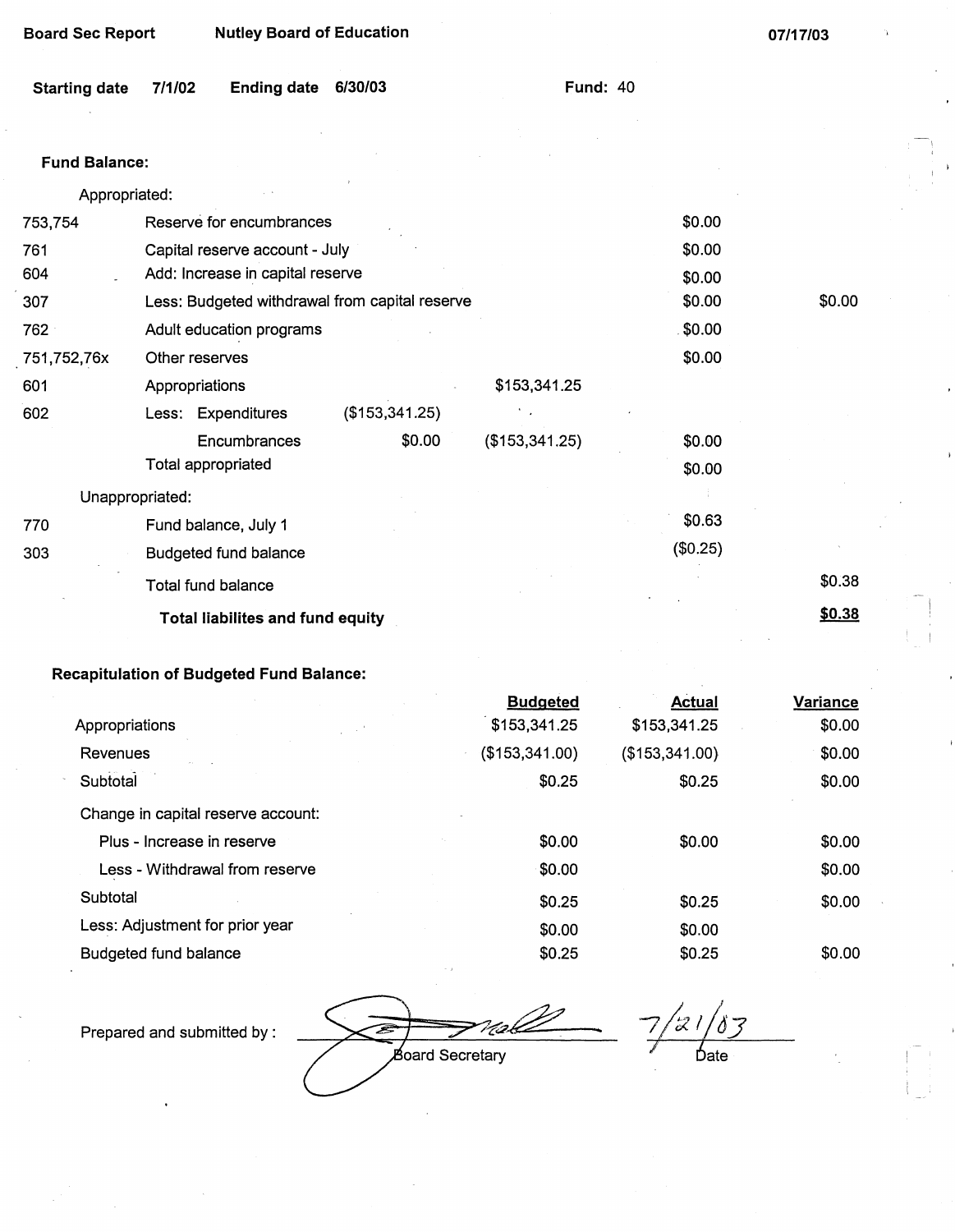| <b>Assets:</b>                                           | <b>Assets and Resources</b>        |
|----------------------------------------------------------|------------------------------------|
| 101<br>Cash in bank                                      | (\$4,760.57)                       |
| $102 - 106$<br><b>Cash Equivalents</b>                   | \$0.00                             |
| 111<br>Investments                                       | \$0.00                             |
| 116<br>Capital Reserve Account                           | \$0.00                             |
| 121<br>Tax levy Receivable                               | \$0.00                             |
|                                                          |                                    |
| Accounts Receivable:                                     |                                    |
| 132<br>Interfund                                         | \$0.00                             |
| 141<br>Intergovernmental - State                         | \$0.00                             |
| 142<br>Intergovernmental - Federal                       | \$0.00                             |
| 143<br>Intergovernmental - Other                         | \$0.00                             |
| 153, 154<br>Other (net of estimated uncollectable of \$  | \$0.00<br>\$0.00                   |
| Loans Receivable:                                        |                                    |
| 131<br>Interfund                                         |                                    |
| 151, 152<br>Other (Net of estimated uncollectable of \$_ | \$0.00                             |
| <b>Other Current Assets</b>                              | \$0.00<br>\$0.00                   |
| <b>Resources:</b>                                        | \$56,135.37                        |
|                                                          |                                    |
| 301<br><b>Estimated revenues</b>                         | \$0.00                             |
| 302<br>Less revenues                                     | (\$775,806.93)<br>(\$775,806.93)   |
| <b>Total assets and resources</b>                        | ( \$724, 432.13)                   |
|                                                          | <b>Liabilities and fund equity</b> |
| <b>Liabilities:</b>                                      |                                    |
| 101<br>Cash in bank                                      | (\$4,760.57)                       |
| 411<br>Intergovernmental accounts payable - state        | \$0.00                             |
| 421<br>Accounts payable                                  | \$0.00                             |
| 431<br>Contracts payable                                 | \$0.00                             |
| 451<br>Loans payable                                     | \$0.00                             |
| 481<br>Deferred revenues                                 | $-$ \$4,646.80                     |
| Other current liabilites                                 | \$63,810.74                        |
| <b>Total liabilities</b>                                 |                                    |
|                                                          | \$68,457.54                        |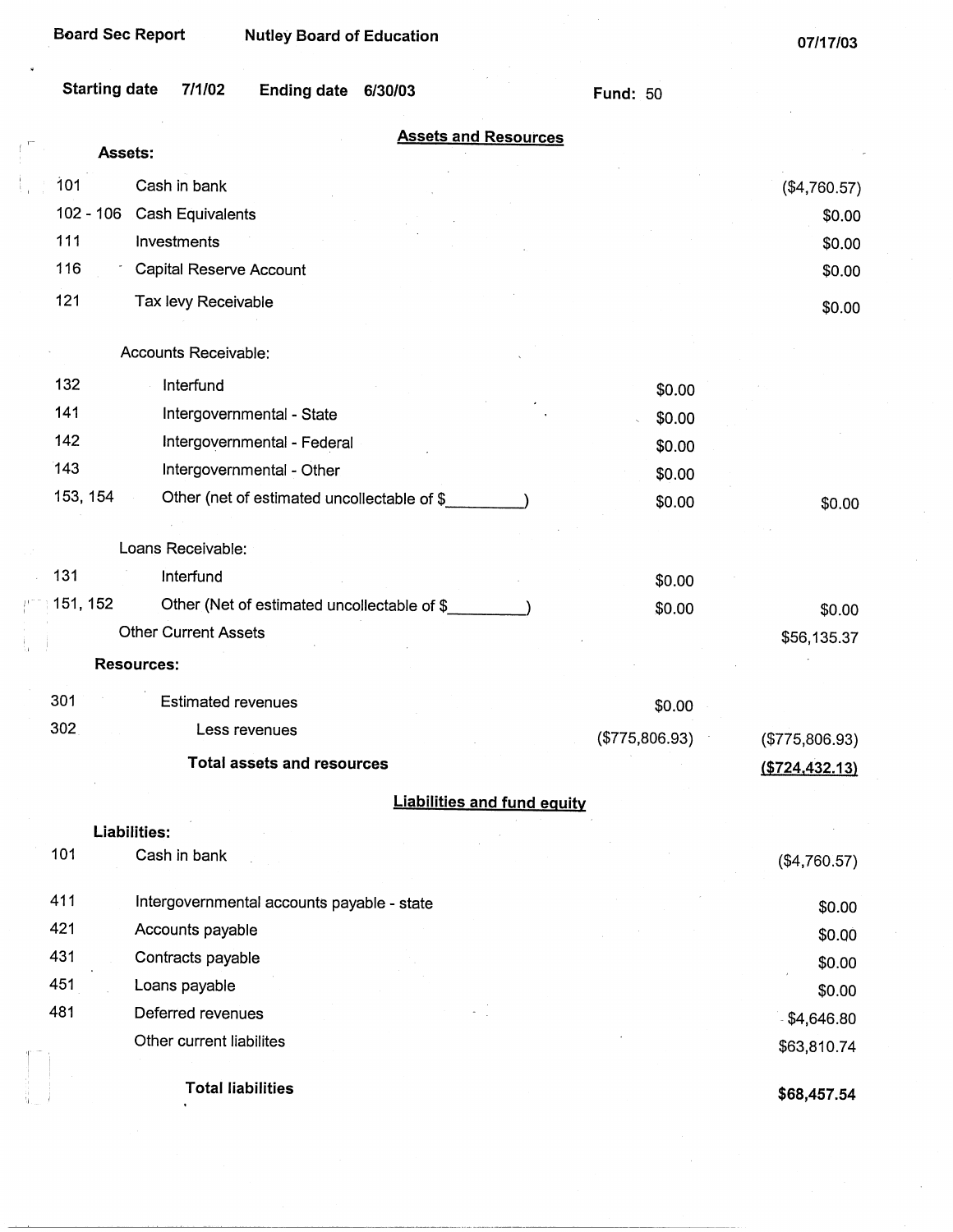| 07/17/03 |
|----------|
|          |

**Fund: 50** 

| Starting date 7/1/02 |  | Ending date 6/30/03 |  |  |  |
|----------------------|--|---------------------|--|--|--|
|----------------------|--|---------------------|--|--|--|

### **Fund Balance:**

| Appropriated: |                                         |              |                                                |                |                |                |
|---------------|-----------------------------------------|--------------|------------------------------------------------|----------------|----------------|----------------|
| 753,754       | Reserve for encumbrances                |              |                                                |                | \$101.45       |                |
| 761           | Capital reserve account - July          |              |                                                |                | \$0.00         |                |
| 604           | Add: Increase in capital reserve        |              |                                                |                | \$0.00         |                |
| 307           |                                         |              | Less: Budgeted withdrawal from capital reserve |                | \$0.00         | \$0.00         |
| 762           | Adult education programs                |              |                                                |                | \$0.00         |                |
| 751,752,76x   | Other reserves                          |              |                                                |                | \$0.00         |                |
| 601           | Appropriations                          |              |                                                | \$795,587.00   |                |                |
| 602           | Less: Expenditures                      |              | (\$792,889.67)                                 |                |                |                |
|               |                                         | Encumbrances | (\$101.45)                                     | (\$792,991.12) | \$2,595.88     |                |
|               | Total appropriated                      |              |                                                |                | \$2,697.33     |                |
|               | Unappropriated:                         |              |                                                |                |                |                |
| 770           | Fund balance, July 1                    |              |                                                |                | \$0.00         |                |
| 303           | <b>Budgeted fund balance</b>            |              |                                                |                | (\$795,587.00) |                |
|               | <b>Total fund balance</b>               |              |                                                |                |                | (\$792,889.67) |
|               | <b>Total liabilites and fund equity</b> |              |                                                |                |                | (\$724,432.13) |
|               |                                         |              |                                                |                |                |                |

## **Recapitulation of Budgeted Fund Balance:**

|                                    | <b>Budgeted</b> | <b>Actual</b>  | <b>Variance</b> |
|------------------------------------|-----------------|----------------|-----------------|
| Appropriations                     | \$795,587.00    | \$792,991.12   | \$2,595.88      |
| Revenues                           | \$0.00          | (\$775,806.93) | \$775,806.93    |
| Subtotal                           | \$795,587.00    | \$17,184.19    | \$778,402.81    |
| Change in capital reserve account: |                 |                |                 |
| Plus - Increase in reserve         | \$0.00          | \$0.00         | \$0.00          |
| Less - Withdrawal from reserve     | \$0.00          |                | \$0.00          |
| Subtotal                           | \$795,587.00    | \$17,184.19    | \$778,402.81    |
| Less: Adjustment for prior year    | \$0.00          | \$0.00         |                 |
| Budgeted fund balance              | \$795,587.00    | \$17,184.19    | \$778,402.81    |

Prepared and submitted by :

na **Board Secretary** 

 $\frac{\partial s}{\partial x}$ Date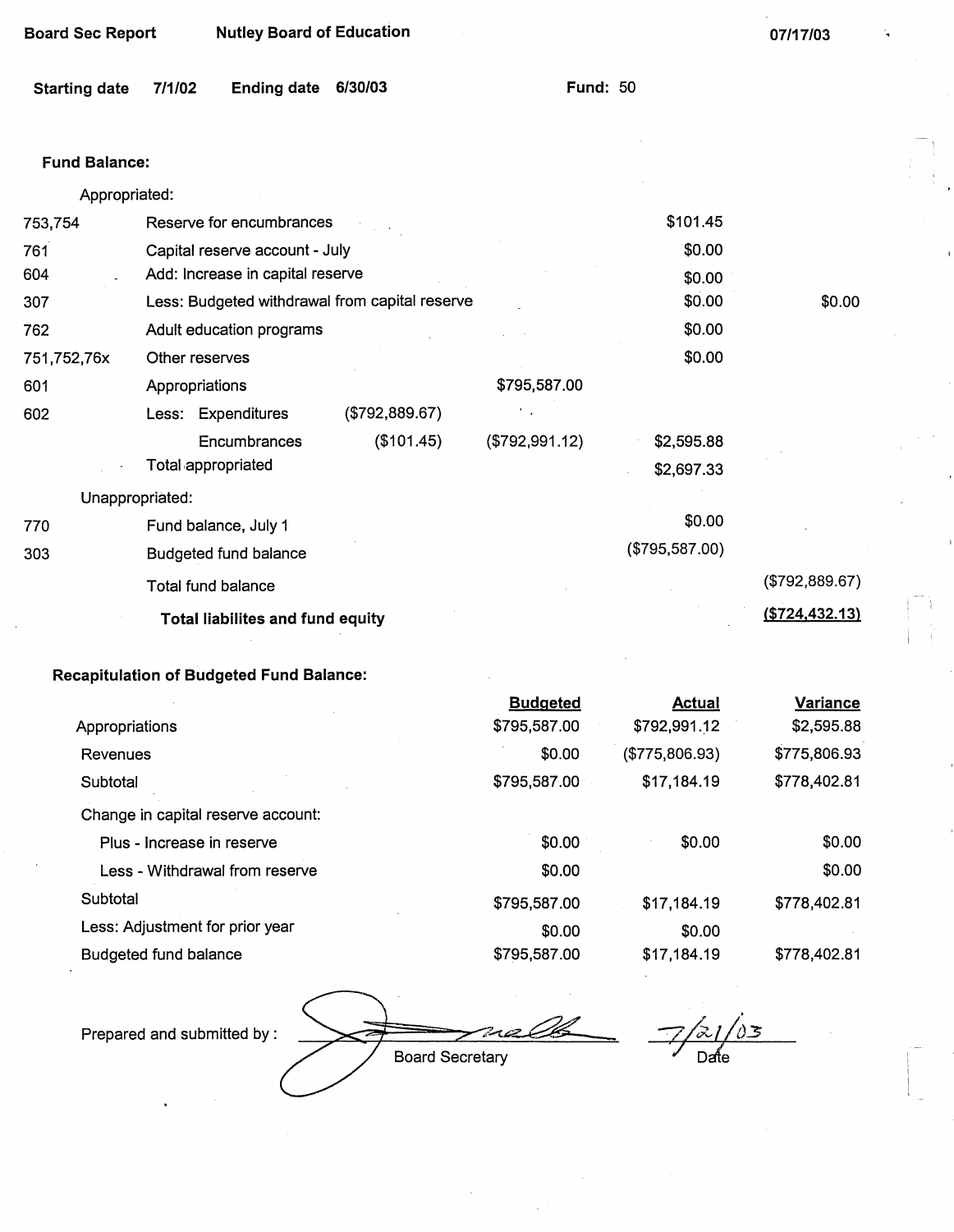| <b>Beard Sec Report</b> |                                | <b>Nutley Board of Education</b>            |         |                                    |                 | 07/17/03          |
|-------------------------|--------------------------------|---------------------------------------------|---------|------------------------------------|-----------------|-------------------|
| <b>Starting date</b>    | 7/1/02                         | <b>Ending date</b>                          | 6/30/03 |                                    | <b>Fund: 55</b> |                   |
| Assets:                 |                                |                                             |         | <b>Assets and Resources</b>        |                 |                   |
| 101                     | Cash in bank                   |                                             |         |                                    |                 | \$181,965.90      |
| $102 - 106$             | Cash Equivalents               |                                             |         |                                    |                 | \$0.00            |
| 111                     | Investments                    |                                             |         |                                    |                 | \$0.00            |
| 116                     | <b>Capital Reserve Account</b> |                                             |         |                                    |                 | \$0.00            |
| 121                     | Tax levy Receivable            |                                             |         |                                    |                 |                   |
|                         |                                |                                             |         |                                    |                 | \$0.00            |
|                         | Accounts Receivable:           |                                             |         |                                    |                 |                   |
| 132                     | Interfund                      |                                             |         |                                    | \$0.00          |                   |
| 141                     |                                | Intergovernmental - State                   |         |                                    | \$0.00          |                   |
| 142                     |                                | Intergovernmental - Federal                 |         |                                    | \$0.00          |                   |
| 143                     |                                | Intergovernmental - Other                   |         |                                    | \$0.00          |                   |
| 153, 154                |                                | Other (net of estimated uncollectable of \$ |         |                                    | \$0.00          | \$0.00            |
|                         |                                |                                             |         |                                    |                 |                   |
|                         | Loans Receivable:              |                                             |         |                                    |                 |                   |
| 131                     | Interfund                      |                                             |         |                                    | \$0.00          |                   |
| ∶151, 152               |                                | Other (Net of estimated uncollectable of \$ |         |                                    | \$0.00          | \$0.00            |
|                         | <b>Other Current Assets</b>    |                                             |         |                                    |                 | \$0.00            |
| <b>Resources:</b>       |                                |                                             |         |                                    |                 |                   |
| 301                     | <b>Estimated revenues</b>      |                                             |         |                                    | \$0.00          |                   |
| 302                     |                                | Less revenues                               |         |                                    | (\$608,508.46)  | (\$608,508.46)    |
|                         |                                | <b>Total assets and resources</b>           |         |                                    |                 | $($ \$426,542.56) |
|                         |                                |                                             |         | <b>Liabilities and fund equity</b> |                 |                   |
| Liabilities:            |                                |                                             |         |                                    |                 |                   |
|                         |                                |                                             |         |                                    |                 |                   |
|                         |                                |                                             |         |                                    |                 |                   |
| 411                     |                                | Intergovernmental accounts payable - state  |         |                                    |                 | \$0.00            |
| 421                     | Accounts payable               |                                             |         |                                    |                 | \$0.00            |
| 431                     | Contracts payable              |                                             |         |                                    |                 | \$0.00            |
| 451                     | Loans payable                  |                                             |         |                                    |                 | \$0.00            |
| 481                     | Deferred revenues              |                                             |         |                                    |                 | \$0.00            |
|                         | Other current liabilites       |                                             |         |                                    |                 | \$103,184.36      |
|                         |                                |                                             |         |                                    |                 |                   |

**Total liabilities** 

 $\mathbb{R}^{\mathbb{Z}}$ 

**\$103,184.36**